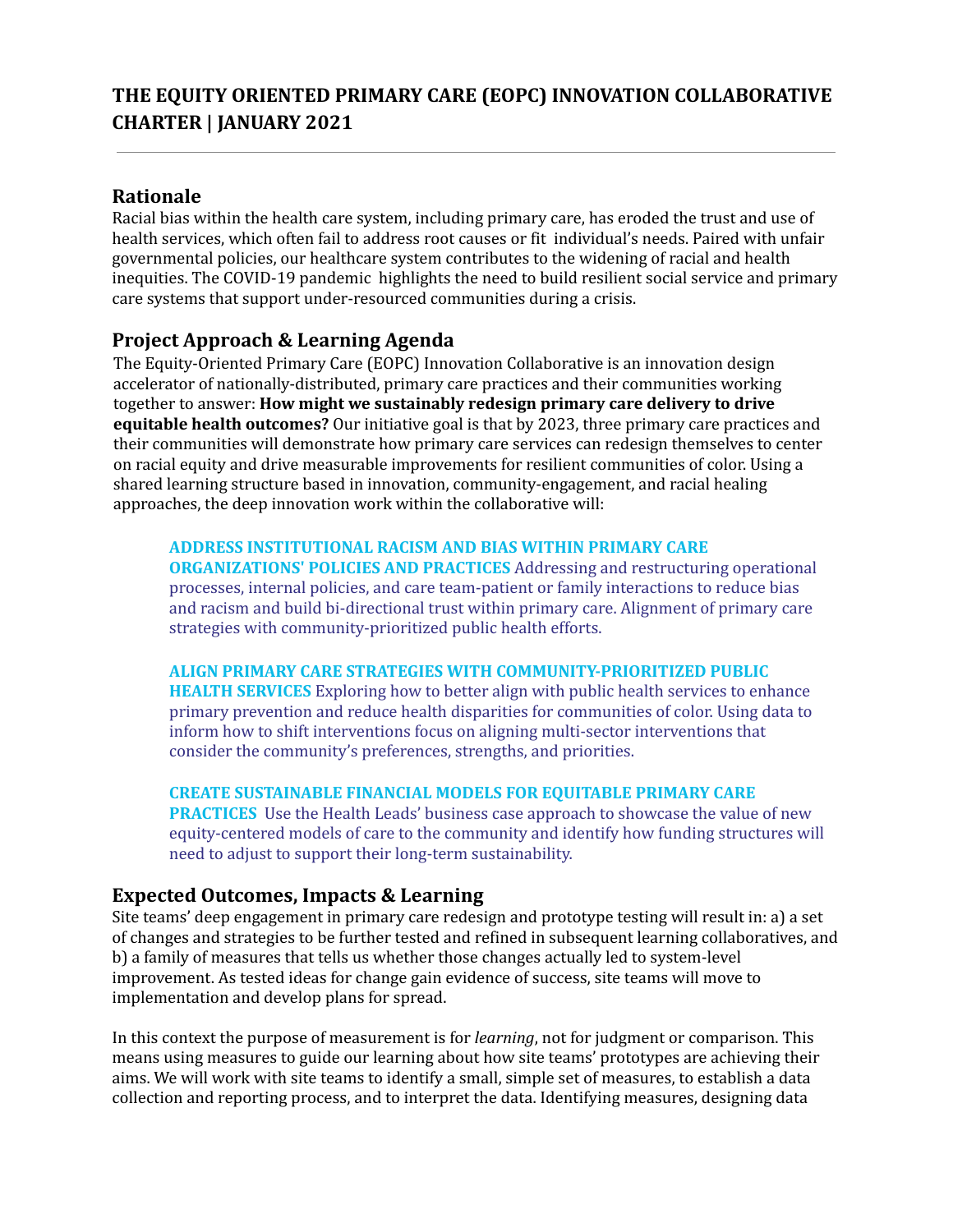collection processes, and interpreting data will also involve patients and communities to center their values, needs, and priorities.

Site teams will be expected to report monthly on 1) 3-4 *shared measures* to help us understand whether and how their prototypes for system redesign improve the outcomes and experiences of patients, community, and care team members over time, and 2) 5-7 *site-specific measures* to further assess the performance of their respective prototypes over time. We will also routinely collect qualitative data from site teams on whether and how their mindsets, actions, and conditions change as they work towards reducing health inequities in their own communities.

# **Equity Agreements**

Through the process, all members of the Core Team will develop Equity Agreements for the Collaborative. Equity agreements that incorporate inclusive decision- making processes, intentionality in addressing the root causes of inequities, flexibility in changing existing inequitable organizational practices, and allow space for reflection as needed. Site teams will return to these commitments to equity throughout the initiative to guide working norms and designing prototypes.

## **Project Phases**

### **PHASE 1: SETTING THE FOUNDATION March 1, 2021 - April 30, 2021**

**PURPOSE** - The Core Team will set the meeting structure for the EOPC Innovation Collaborative as site teams are finalized - creating working norms and building other necessary structures

### **PHASE 2: LEVEL SETTING ON RACIAL EQUITY May 1, 2021 - June 30, 2021**

**PURPOSE:** Establish and align on racial equity language, definitions, and systemic frameworks; Root the work in healthy relationships with site teams; align on language, goals, and potential outcomes with equity at the center

#### **PHASE 3: DISCOVERY July 1, 2021 - September 30, 2021**

**PURPOSE** - Develop and execute a community-centered, asset-based approach to learn more about the opportunities for innovation in pursuit of uncovering more focused and feasible areas ripe for change.

#### **PHASE 4: MAKE SENSE & BRAINSTORM October 1, 2021 - December 31, 2021**

**PURPOSE** - Identify more focused opportunities for innovation, based on discovery. Brainstorm ideas and build out key ideas into testable ideas and concepts as prototypes that address root causes.

#### **PHASE 5: TEST NEW IDEAS January 1, 2021 - March 31, 2022**

**PURPOSE** - Strengthen and test multiple iterations of promising ideas; develop measures of success and track learnings.

#### **PHASE 6: PILOT & SPREAD IDEAS April 1, 2022 - September 30, 2022**

**PURPOSE** - Explore the financial and operational feasibility of moving the concept to pilot. Adapt the idea as needed. Share learnings with others.

## **Project Roles**

**Health Leads Project Leads:** Health Lead's members coordinate partners, strategically bring in the organization's strengths and competencies, and manage budget, online knowledge management platform and collaborative timeline.